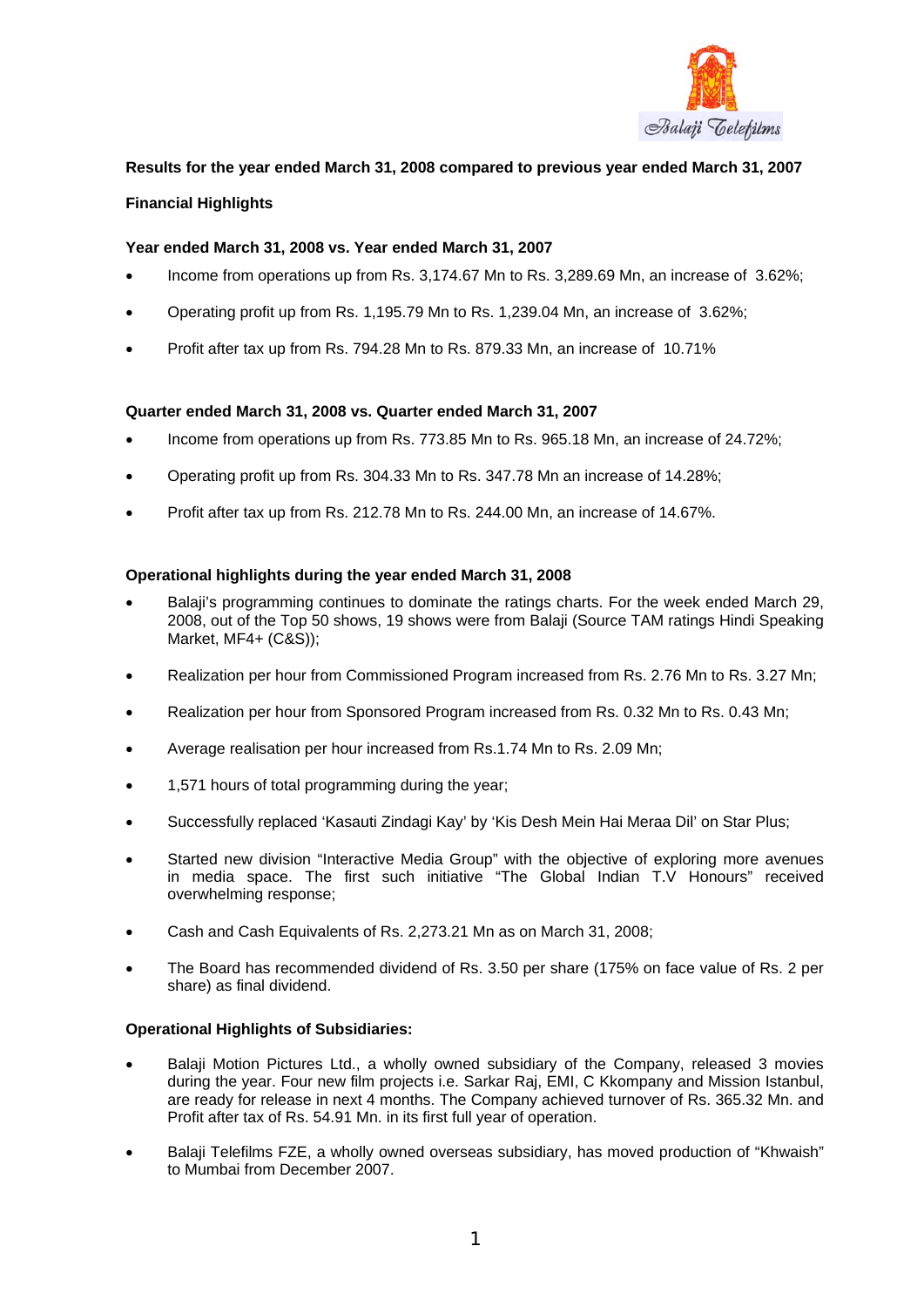

## **Results for the year ended March 31, 2008**

The audited financial results for the year ended March 31, 2008 were taken on record by the Board at its meeting held on May 22, 2008.

The profit and loss account is summarized below: (Rs. in Mn except per share data)

| <b>Particulars</b>                                           | Year ended March 31, | Growth%  |        |
|--------------------------------------------------------------|----------------------|----------|--------|
|                                                              | 2008                 | 2007     |        |
| <b>INCOME FROM OPERATIONS</b>                                | 3,289.69             | 3,174.67 | 3.62%  |
| <b>TOTAL EXPENDITURE</b>                                     | 2,050.65             | 1,978.88 | 3.63%  |
| <b>OPERATING PROFIT</b>                                      | 1,239.04             | 1,195.79 | 3.62%  |
| Interest                                                     | 0.00                 | 0.04     |        |
| Depreciation                                                 | 127.01               | 112.48   | 12.91% |
| OPERATING PROFIT AFTER<br><b>INTEREST &amp; DEPRECIATION</b> | 1,112.03             | 1,083.27 | 2.66%  |
| Other Income                                                 | 172.81               | 94.11    | 83.62% |
| PROFIT BEFORE TAX                                            | 1,284.84             | 1,177.38 | 9.13%  |
| Provision for Taxation                                       | 405.51               | 383.10   | 5.85%  |
| <b>NET PROFIT AFTER TAX</b>                                  | 879.33               | 794.28   | 10.71% |
| <b>EARNINGS PER SHARE</b><br>(Face Value is Rs. 2)           | 13.40                | 12.23    | 9.57%  |
| <b>DIVIDEND PER SHARE</b><br>(Face Value is Rs. 2)           | 3.50                 | 3.50     |        |
| Dividend declared as a % of<br>Face Value                    | 175%                 | 175%     |        |
| <b>KEY RATIOS</b>                                            |                      |          |        |
| Operating Profit Margin (%)                                  | 37.66%               | 37.67%   |        |
| Net Profit Margin (%)                                        | 26.73%               | 25.02%   |        |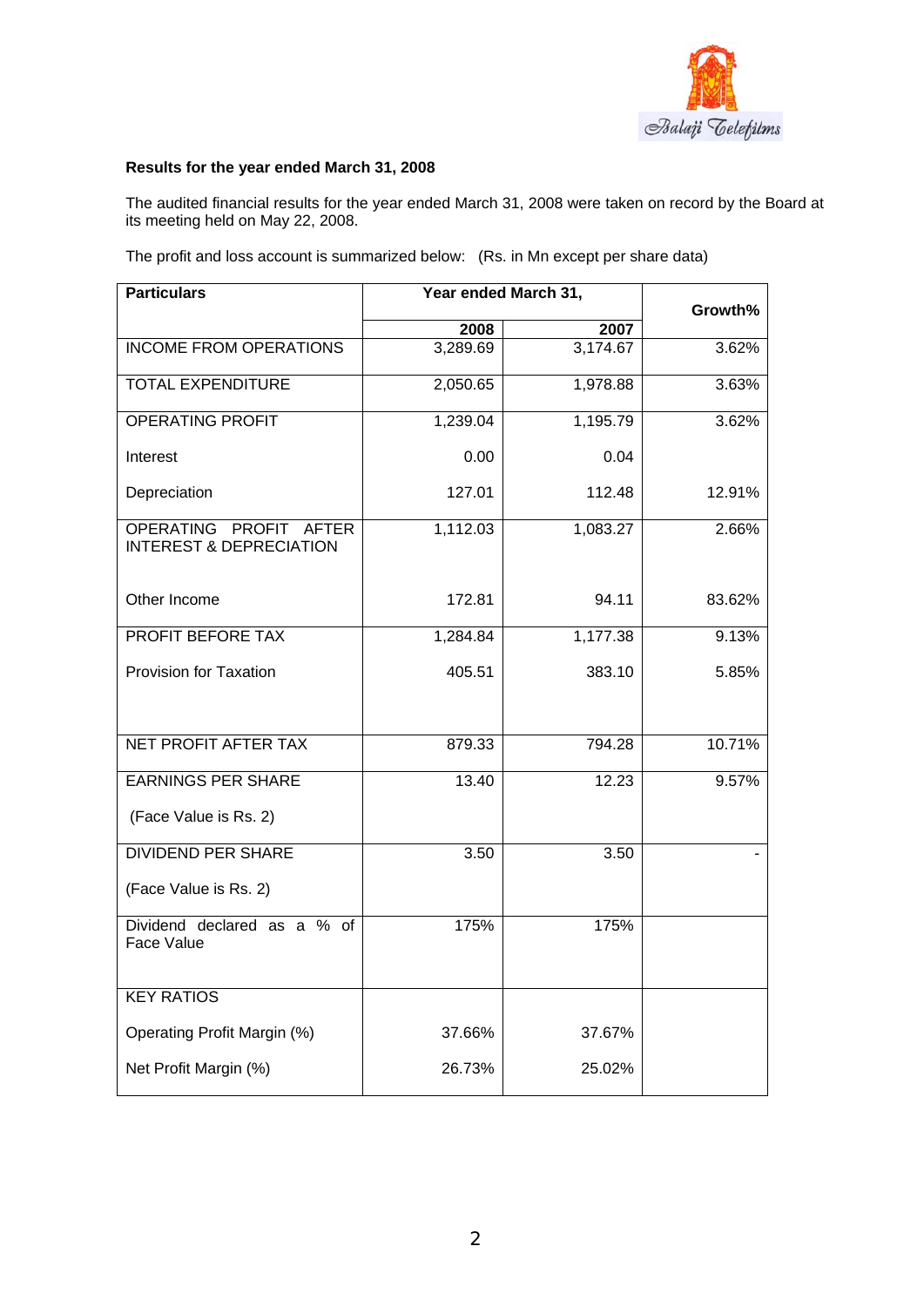

## **Results for the quarter ended March 31, 2008**

The audited financial results for the quarter ended March 31, 2008 were taken on record by the Board at its meeting held on May 22, 2008.

The profit and loss account is summarized below: (in Rs. Mn except per share data)

| <b>Particulars</b>                                              | Quarter ended March<br>31, |        | Growth% | Quarter<br>ended            | %<br>Growth<br>Q4<br>in           |  |
|-----------------------------------------------------------------|----------------------------|--------|---------|-----------------------------|-----------------------------------|--|
|                                                                 | 2008                       | 2007   |         | <b>December</b><br>31, 2007 | <b>FY0708</b><br>over<br>Q3FY0708 |  |
| <b>INCOME FROM OPERATIONS</b>                                   | 965.18                     | 773.85 | 24.72%  | 799.71                      | 20.69%                            |  |
| <b>TOTAL EXPENDITURE</b>                                        | 617.40                     | 469.52 | 31.50%  | 533.93                      | 15.63%                            |  |
| <b>OPERATING PROFIT</b>                                         | 347.78                     | 304.33 | 14.28%  | 265.78                      | 30.85%                            |  |
| Interest                                                        | 0.00                       | 0.00   |         | 0.00                        |                                   |  |
| Depreciation                                                    | 34.04                      | 28.02  | 21.47%  | 29.77                       | 14.33%                            |  |
| OPERATING<br>PROFIT AFTER<br><b>INTEREST &amp; DEPRECIATION</b> | 313.74                     | 276.31 | 13.55%  | 236.01                      | 32.94%                            |  |
| Other Income                                                    | 47.32                      | 37.05  | 27.71%  | 36.86                       | 28.37%                            |  |
| PROFIT BEFORE TAX                                               | 361.06                     | 313.36 | 15.22%  | 272.87                      | 32.32%                            |  |
| <b>Provision for Taxation</b>                                   | 117.06                     | 100.58 | 16.38%  | 84.70                       | 38.20%                            |  |
| NET PROFIT AFTER TAX                                            | 244.00                     | 212.78 | 14.67%  | 188.17                      | 29.67%                            |  |
| <b>EARNINGS PER SHARE</b><br>(Face Value is Rs. 2 per Share)    | 3.66                       | 3.26   | 12.27%  | 2.88                        | 26.64%                            |  |
| <b>DIVIDEND PER SHARE</b><br>(Face Value is Rs. 2 per Share)    | 3.50                       | 3.50   |         |                             |                                   |  |
| Dividend declared as a % of par<br>value                        | 175%                       | 175%   |         |                             |                                   |  |
| <b>KEY RATIOS</b>                                               |                            |        |         |                             |                                   |  |
| Operating Profit Margin (%)                                     | 36.03%                     | 39.33% |         | 33.23%                      |                                   |  |
| Net Profit Margin (%)                                           | 25.28%                     | 27.50% |         | 23.53%                      |                                   |  |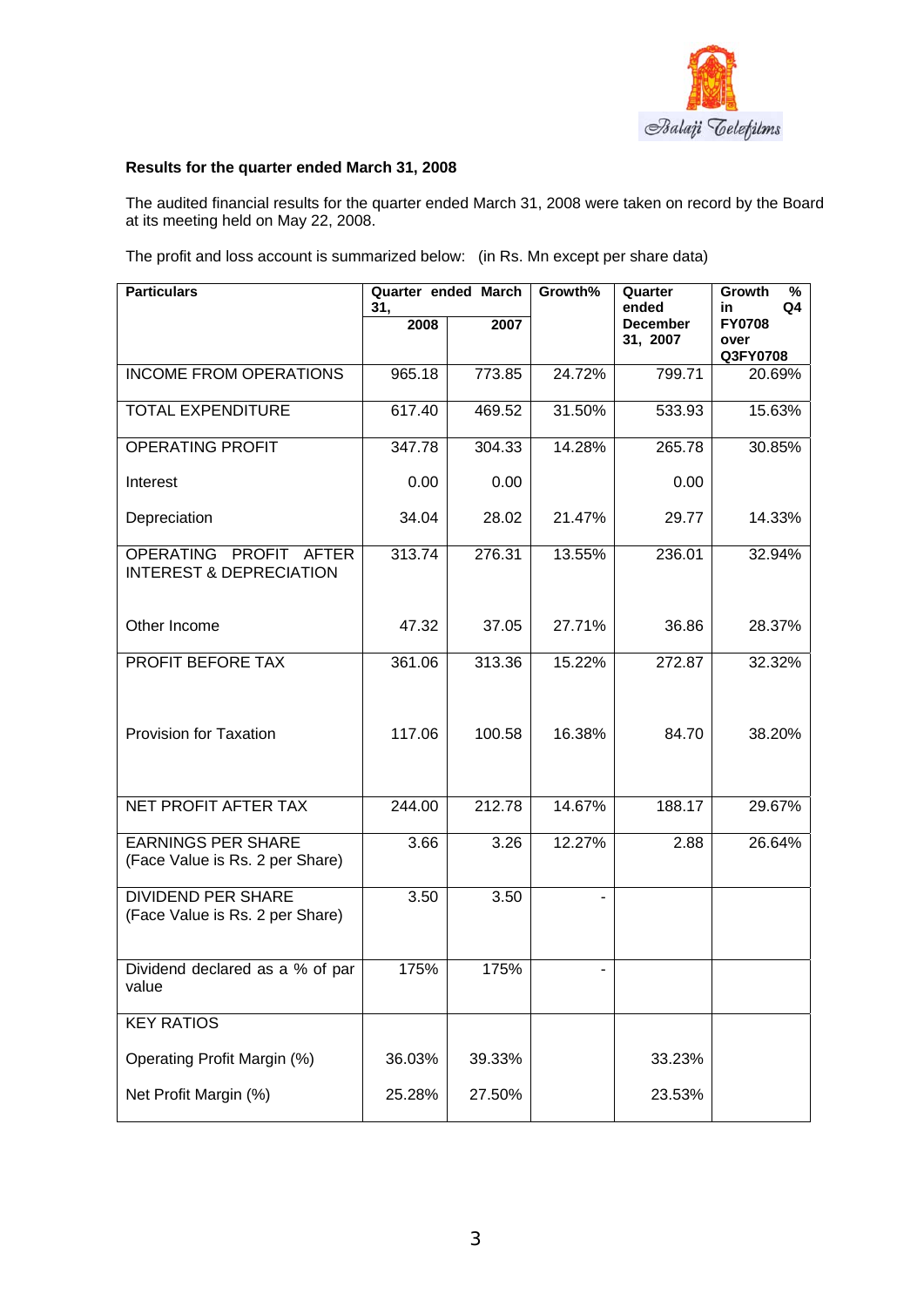

## *Management discussion and analysis on Audited Financial Results of the Company for the Quarter and Year ended March 31, 2008*

### **Revenues**

The Company recorded income from operations of Rs. 965.18 Mn during the quarter, up 24.72% y-oy. Revenue contribution from commissioned programming was at Rs.859.14 Mn, up 20.90% y-o-y, while that of sponsored programming was Rs. 106.04 Mn. The share of commissioned programming in the revenues during the quarter was 89%, while that of sponsored programming was 11%.

The revenue-wise distribution between commissioned and sponsored programming during the quarter ended March 31, 2008, March 31, 2007 and December 31, 2007, is as follows:

| Programming  |               | <b>Rs.</b> in Mn |        |               | Percentage    |               |
|--------------|---------------|------------------|--------|---------------|---------------|---------------|
|              | <b>Q4FY08</b> | <b>Q4FY07</b>    | Q3FY08 | <b>Q4FY08</b> | <b>Q4FY07</b> | <b>Q3FY08</b> |
| Commissioned | 859.14        | 710.58           | 741.86 | 89.01         | 92.02         | 92.76         |
| Sponsored    | 106.04        | 61.58            | 57.84  | 10.99         | 7.98          | 7.24          |
| Total        | 965.18        | 772.16           | 799.70 | 100.00        | 100.00        | 100.00        |

### **Channel Wise Revenue**

The Channel wise Revenue distribution during the quarter ended March 31, 2008, March 31, 2007 and December 31, 2007, is as follows:

| <b>Channels</b>      | Rs. in Mn     |               |        | Percentage    |               |        |
|----------------------|---------------|---------------|--------|---------------|---------------|--------|
|                      | <b>Q4FY08</b> | <b>Q4FY07</b> | Q3FY08 | <b>Q4FY08</b> | <b>Q4FY07</b> | Q3FY08 |
|                      |               |               |        |               |               |        |
| Star, Zee, Sony & 9X | 859.14        | 710.58        | 741.87 | 89.01         | 92.03         | 92.77  |
| Sun                  | 19.52         | 17.02         | 18.13  | 2.02          | 2.20          | 2.27   |
| Gemini               | 23.04         | 19.01         | 20.99  | 2.39          | 2.46          | 2.62   |
| Udaya                | 13.07         | 18.12         | 12.89  | 1.35          | 2.35          | 1.61   |
| DD/Others            | 45.00         | 0.14          | ۰      | 4.67          | 0.02          |        |
| Surya                | 5.41          | 7.29          | 5.83   | 0.56          | 0.94          | 0.73   |
|                      |               |               |        |               |               |        |
| Total                | 965.18        | 772.16        | 850.29 | 100.00        | 100.00        | 100.00 |

# **Programming Mix**

Commissioned & Sponsored Programs

The hour wise programming distribution during the quarter ended March 31, 2008, March 31, 2007 and December 31, 2007, is as follows:

| Programming  | No. of Hours |               |        |               | Percentage    |        |
|--------------|--------------|---------------|--------|---------------|---------------|--------|
|              | Q4FY08       | <b>Q4FY07</b> | Q3FY08 | <b>Q4FY08</b> | <b>Q4FY07</b> | Q3FY08 |
| Commissioned | 289.50       | 201.00        | 233.50 | 66.63         | 55.37         | 64.24  |
| Sponsored    | 145.00       | 162.00        | 130.00 | 33.37         | 44.63         | 35.76  |
| Total        | 434.50       | 363.00        | 363.50 | 100.00        | 100.00        | 100.00 |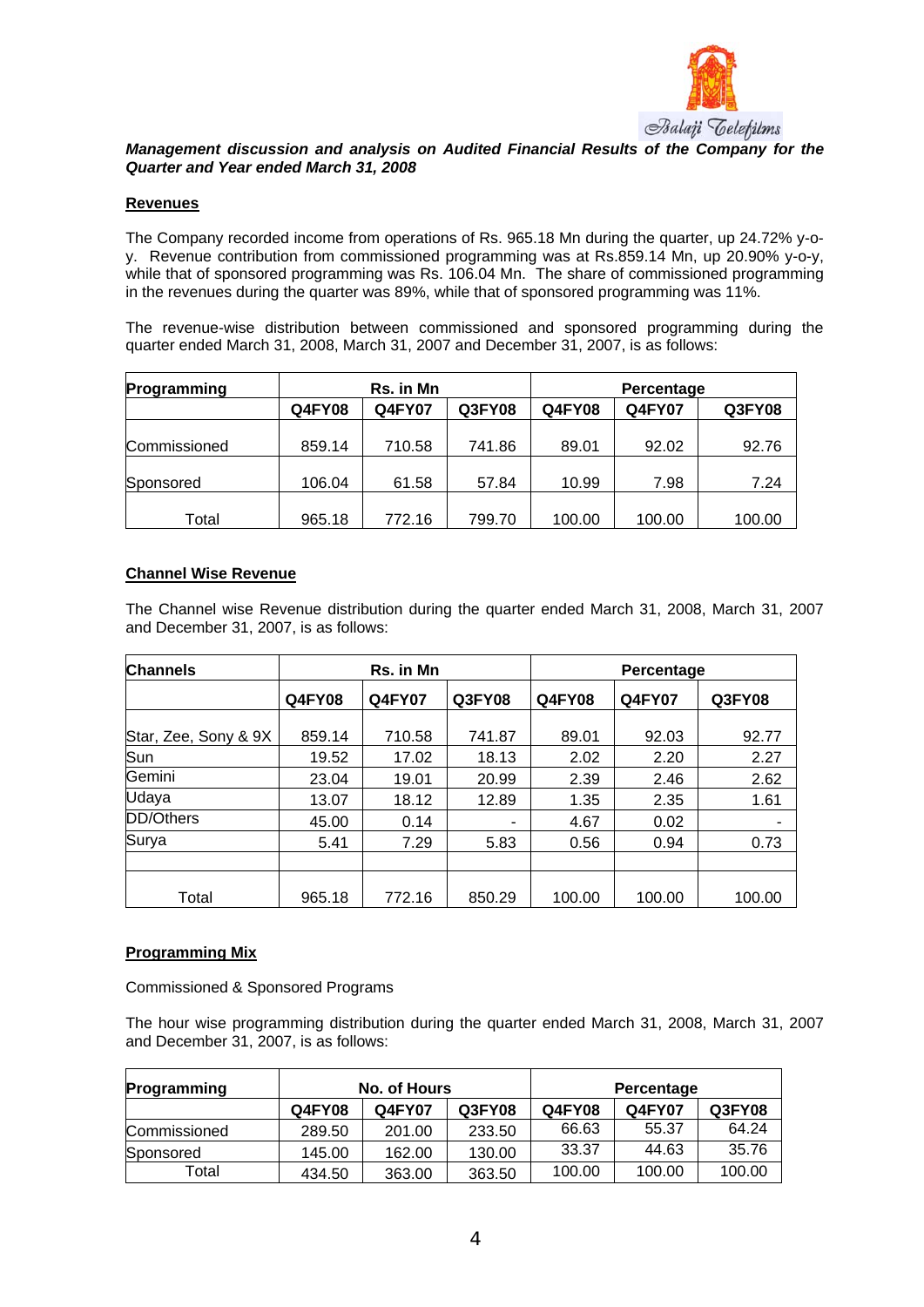

### **Other Income**

The Other Income during the quarter was Rs. 47.32 Mn against Rs. 37.05 Mn in the corresponding quarter in the previous year.

#### **Dividend**

The Board has recommended the dividend of Rs. 3.50 per share (175% on par value of Rs. 2 per share) on fully paid-up equity shares of Rs.2 each, aggregating to Rs. 267.02 Mn including dividend distribution tax, as the final dividend.

#### **Gross Block**

The Company's gross block increased from Rs. 776.79 Mn in March 31, 2007 to Rs. 947.72 Mn as on March 31, 2008.

#### **Investments**

As on March 31, 2008, the Company's investments in mutual fund units and bonds were at Rs. 2,197.04 Mn. The Company invested surplus funds in liquid/floating rate funds and Fixed Maturity Plans with the principal aim of safety. The market value of such investments as on March 31, 2008 was Rs. 2252.92 Mn.

#### **Debtors**

The Company's average collection period (in days of income) have decreased from 80 days in FY07 to 74 days in FY08.

#### **Inventories**

The Company's inventories (in days of turnover) increased from 8 days in FY07 to 10 days in FY07.

#### **Loans and advances**

Loans and advances decreased from Rs. 429.95 Mn in FY07 to Rs. 404.74 Mn in FY08. The Company's principal loans and advances comprised lease deposits for offices / studios, advances to subsidiaries and refund/ input credits receivable on account of Income Tax and Service Tax.

#### **Change in Programming during the quarter**

• The Company launched following serial during the quarter ended March 31, 2008:

| <b>Serial</b>                | <b>Channel</b>   | <b>Frequency</b> |  |
|------------------------------|------------------|------------------|--|
| Kish Desh Mein Hai Meraa Dil | <b>Star Plus</b> | 4 Davs           |  |

• The following serial of the Company went off air during the quarter ended March 31, 2008:

| <b>Serial</b>        | <b>Channel</b>   | <b>Frequency</b> |  |
|----------------------|------------------|------------------|--|
| Kasautii Zindagi Kay | <b>Star Plus</b> | 4 Davs           |  |